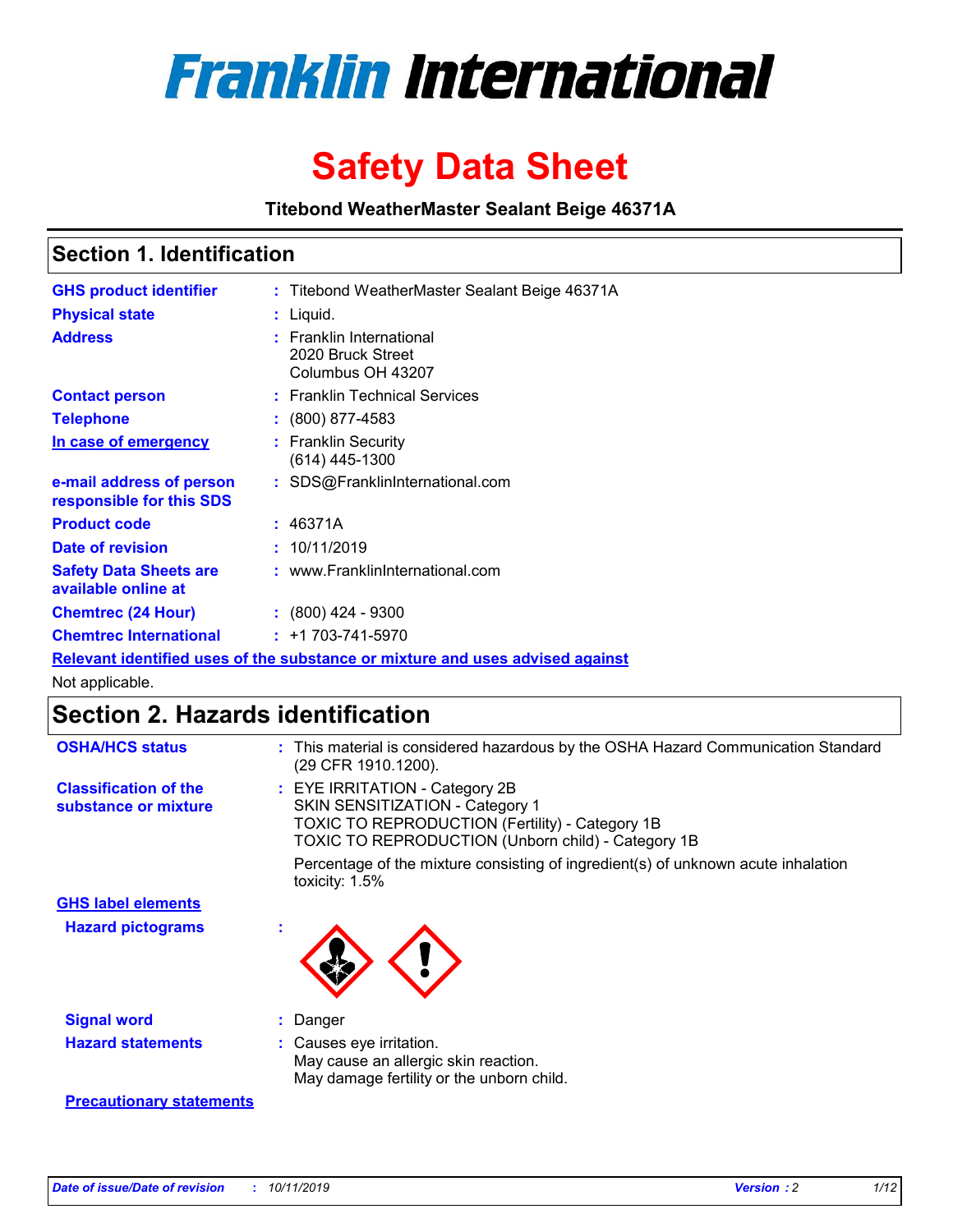# **Section 2. Hazards identification**

| <b>Prevention</b>                          | : Obtain special instructions before use. Do not handle until all safety precautions have<br>been read and understood. Wear protective gloves. Wear eye or face protection.<br>Wear protective clothing. Avoid breathing vapor. Wash hands thoroughly after handling.<br>Contaminated work clothing must not be allowed out of the workplace.                                                        |
|--------------------------------------------|------------------------------------------------------------------------------------------------------------------------------------------------------------------------------------------------------------------------------------------------------------------------------------------------------------------------------------------------------------------------------------------------------|
| <b>Response</b>                            | : IF exposed or concerned: Get medical attention. IF ON SKIN: Wash with plenty of<br>soap and water. Wash contaminated clothing before reuse. If skin irritation or rash<br>occurs: Get medical attention. IF IN EYES: Rinse cautiously with water for several<br>minutes. Remove contact lenses, if present and easy to do. Continue rinsing. If eye<br>irritation persists: Get medical attention. |
| <b>Storage</b>                             | : Store locked up.                                                                                                                                                                                                                                                                                                                                                                                   |
| <b>Disposal</b>                            | : Dispose of contents and container in accordance with all local, regional, national and<br>international regulations.                                                                                                                                                                                                                                                                               |
| <b>Hazards not otherwise</b><br>classified | : Product generates methanol during cure.                                                                                                                                                                                                                                                                                                                                                            |
|                                            |                                                                                                                                                                                                                                                                                                                                                                                                      |

# **Section 3. Composition/information on ingredients**

| <b>Substance/mixture</b><br>Mixture                  |                   |                     |
|------------------------------------------------------|-------------------|---------------------|
| <b>Ingredient name</b>                               | $\frac{9}{6}$     | <b>CAS number</b>   |
| 3-aminopropyltriethoxysilane<br>Dibutyltin dilaurate | l≤3<br>$\leq 0.3$ | 919-30-2<br>77-58-7 |

Any concentration shown as a range is to protect confidentiality or is due to batch variation.

**There are no additional ingredients present which, within the current knowledge of the supplier and in the concentrations applicable, are classified as hazardous to health or the environment and hence require reporting in this section.**

**Occupational exposure limits, if available, are listed in Section 8.**

# **Section 4. First aid measures**

| <b>Description of necessary first aid measures</b> |                                                                                                                                                                                                                                                                                                                                                                                                                                                                                                                                                                                                                                                                                                                                                                           |  |  |  |
|----------------------------------------------------|---------------------------------------------------------------------------------------------------------------------------------------------------------------------------------------------------------------------------------------------------------------------------------------------------------------------------------------------------------------------------------------------------------------------------------------------------------------------------------------------------------------------------------------------------------------------------------------------------------------------------------------------------------------------------------------------------------------------------------------------------------------------------|--|--|--|
| <b>Eye contact</b>                                 | : Immediately flush eyes with plenty of water, occasionally lifting the upper and lower<br>eyelids. Check for and remove any contact lenses. Continue to rinse for at least 10<br>minutes. If irritation persists, get medical attention.                                                                                                                                                                                                                                                                                                                                                                                                                                                                                                                                 |  |  |  |
| <b>Inhalation</b>                                  | : Remove victim to fresh air and keep at rest in a position comfortable for breathing. If<br>not breathing, if breathing is irregular or if respiratory arrest occurs, provide artificial<br>respiration or oxygen by trained personnel. It may be dangerous to the person providing<br>aid to give mouth-to-mouth resuscitation. Get medical attention. If unconscious, place<br>in recovery position and get medical attention immediately. Maintain an open airway.<br>Loosen tight clothing such as a collar, tie, belt or waistband. In case of inhalation of<br>decomposition products in a fire, symptoms may be delayed. The exposed person may<br>need to be kept under medical surveillance for 48 hours.                                                       |  |  |  |
| <b>Skin contact</b>                                | : Wash with plenty of soap and water. Remove contaminated clothing and shoes. Wash<br>contaminated clothing thoroughly with water before removing it, or wear gloves.<br>Continue to rinse for at least 10 minutes. Get medical attention. In the event of any<br>complaints or symptoms, avoid further exposure. Wash clothing before reuse. Clean<br>shoes thoroughly before reuse.                                                                                                                                                                                                                                                                                                                                                                                     |  |  |  |
| <b>Ingestion</b>                                   | : Wash out mouth with water. Remove dentures if any. Remove victim to fresh air and<br>keep at rest in a position comfortable for breathing. If material has been swallowed and<br>the exposed person is conscious, give small quantities of water to drink. Stop if the<br>exposed person feels sick as vomiting may be dangerous. Do not induce vomiting<br>unless directed to do so by medical personnel. If vomiting occurs, the head should be<br>kept low so that vomit does not enter the lungs. Get medical attention. Never give<br>anything by mouth to an unconscious person. If unconscious, place in recovery position<br>and get medical attention immediately. Maintain an open airway. Loosen tight clothing<br>such as a collar, tie, belt or waistband. |  |  |  |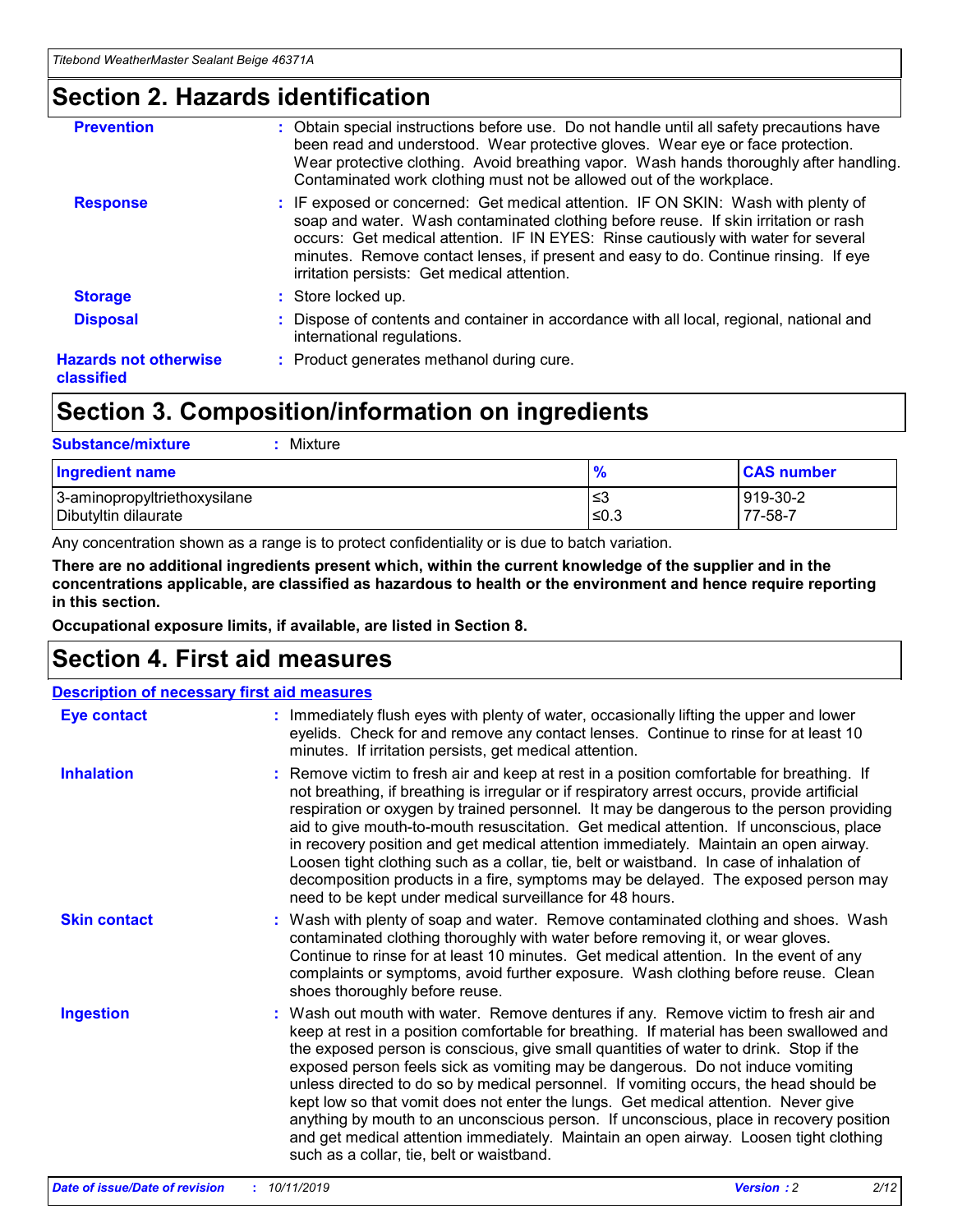# **Section 4. First aid measures**

| Most important symptoms/effects, acute and delayed                                          |                                                                                                                             |                                                                                                                                                                                                                                                                                                                                                                                                                 |  |
|---------------------------------------------------------------------------------------------|-----------------------------------------------------------------------------------------------------------------------------|-----------------------------------------------------------------------------------------------------------------------------------------------------------------------------------------------------------------------------------------------------------------------------------------------------------------------------------------------------------------------------------------------------------------|--|
| <b>Potential acute health effects</b>                                                       |                                                                                                                             |                                                                                                                                                                                                                                                                                                                                                                                                                 |  |
| <b>Eye contact</b>                                                                          |                                                                                                                             | : May cause eye irritation.                                                                                                                                                                                                                                                                                                                                                                                     |  |
| <b>Inhalation</b>                                                                           |                                                                                                                             | : No known significant effects or critical hazards.                                                                                                                                                                                                                                                                                                                                                             |  |
| <b>Skin contact</b>                                                                         |                                                                                                                             | : May cause skin irritation.                                                                                                                                                                                                                                                                                                                                                                                    |  |
| <b>Ingestion</b>                                                                            |                                                                                                                             | : No known significant effects or critical hazards.                                                                                                                                                                                                                                                                                                                                                             |  |
| <b>Over-exposure signs/symptoms</b>                                                         |                                                                                                                             |                                                                                                                                                                                                                                                                                                                                                                                                                 |  |
| <b>Eye contact</b>                                                                          |                                                                                                                             | : Adverse symptoms may include the following:<br>irritation<br>watering<br>redness                                                                                                                                                                                                                                                                                                                              |  |
| <b>Inhalation</b>                                                                           |                                                                                                                             | : Adverse symptoms may include the following:<br>reduced fetal weight<br>increase in fetal deaths<br>skeletal malformations                                                                                                                                                                                                                                                                                     |  |
| <b>Skin contact</b>                                                                         |                                                                                                                             | : Adverse symptoms may include the following:<br>irritation<br>redness<br>reduced fetal weight<br>increase in fetal deaths<br>skeletal malformations                                                                                                                                                                                                                                                            |  |
| <b>Ingestion</b>                                                                            | : Adverse symptoms may include the following:<br>reduced fetal weight<br>increase in fetal deaths<br>skeletal malformations |                                                                                                                                                                                                                                                                                                                                                                                                                 |  |
| <b>Indication of immediate medical attention and special treatment needed, if necessary</b> |                                                                                                                             |                                                                                                                                                                                                                                                                                                                                                                                                                 |  |
| <b>Notes to physician</b>                                                                   |                                                                                                                             | : In case of inhalation of decomposition products in a fire, symptoms may be delayed.<br>The exposed person may need to be kept under medical surveillance for 48 hours.                                                                                                                                                                                                                                        |  |
| <b>Specific treatments</b>                                                                  |                                                                                                                             | : No specific treatment.                                                                                                                                                                                                                                                                                                                                                                                        |  |
| <b>Protection of first-aiders</b>                                                           |                                                                                                                             | : No action shall be taken involving any personal risk or without suitable training. If it is<br>suspected that fumes are still present, the rescuer should wear an appropriate mask or<br>self-contained breathing apparatus. It may be dangerous to the person providing aid to<br>give mouth-to-mouth resuscitation. Wash contaminated clothing thoroughly with water<br>before removing it, or wear gloves. |  |

**See toxicological information (Section 11)**

# **Section 5. Fire-fighting measures**

| <b>Extinguishing media</b>                             |                                                                                                                                                                                                     |
|--------------------------------------------------------|-----------------------------------------------------------------------------------------------------------------------------------------------------------------------------------------------------|
| <b>Suitable extinguishing</b><br>media                 | : Use an extinguishing agent suitable for the surrounding fire.                                                                                                                                     |
| <b>Unsuitable extinguishing</b><br>media               | $:$ None known.                                                                                                                                                                                     |
| <b>Specific hazards arising</b><br>from the chemical   | : In a fire or if heated, a pressure increase will occur and the container may burst.                                                                                                               |
| <b>Hazardous thermal</b><br>decomposition products     | : Decomposition products may include the following materials:<br>carbon dioxide<br>carbon monoxide<br>nitrogen oxides<br>metal oxide/oxides                                                         |
| <b>Special protective actions</b><br>for fire-fighters | : Promptly isolate the scene by removing all persons from the vicinity of the incident if<br>there is a fire. No action shall be taken involving any personal risk or without suitable<br>training. |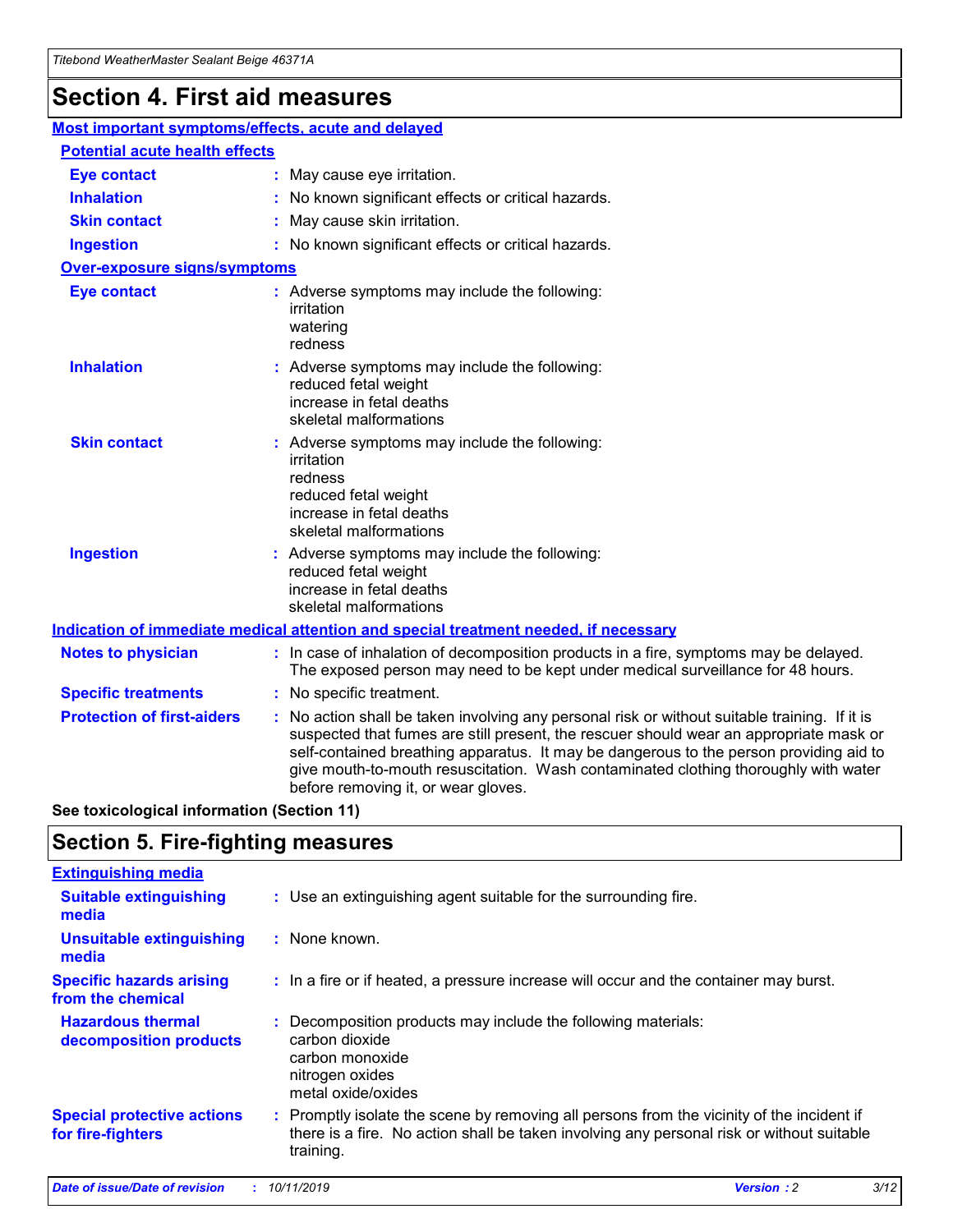## **Section 5. Fire-fighting measures**

**Special protective equipment for fire-fighters** Fire-fighters should wear appropriate protective equipment and self-contained breathing **:** apparatus (SCBA) with a full face-piece operated in positive pressure mode.

## **Section 6. Accidental release measures**

#### **Personal precautions, protective equipment and emergency procedures**

| For non-emergency<br>personnel                               | : No action shall be taken involving any personal risk or without suitable training.<br>Evacuate surrounding areas. Keep unnecessary and unprotected personnel from<br>entering. Do not touch or walk through spilled material. Avoid breathing vapor or mist.<br>Provide adequate ventilation. Wear appropriate respirator when ventilation is<br>inadequate. Put on appropriate personal protective equipment.                                                                                                                                                                                                                                                                                             |
|--------------------------------------------------------------|--------------------------------------------------------------------------------------------------------------------------------------------------------------------------------------------------------------------------------------------------------------------------------------------------------------------------------------------------------------------------------------------------------------------------------------------------------------------------------------------------------------------------------------------------------------------------------------------------------------------------------------------------------------------------------------------------------------|
|                                                              | For emergency responders : If specialized clothing is required to deal with the spillage, take note of any information in<br>Section 8 on suitable and unsuitable materials. See also the information in "For non-<br>emergency personnel".                                                                                                                                                                                                                                                                                                                                                                                                                                                                  |
| <b>Environmental precautions</b>                             | : Avoid dispersal of spilled material and runoff and contact with soil, waterways, drains<br>and sewers. Inform the relevant authorities if the product has caused environmental<br>pollution (sewers, waterways, soil or air).                                                                                                                                                                                                                                                                                                                                                                                                                                                                              |
| <b>Methods and materials for containment and cleaning up</b> |                                                                                                                                                                                                                                                                                                                                                                                                                                                                                                                                                                                                                                                                                                              |
| <b>Small spill</b>                                           | : Stop leak if without risk. Move containers from spill area. Dilute with water and mop up<br>if water-soluble. Alternatively, or if water-insoluble, absorb with an inert dry material and<br>place in an appropriate waste disposal container. Dispose of via a licensed waste<br>disposal contractor.                                                                                                                                                                                                                                                                                                                                                                                                     |
| <b>Large spill</b>                                           | : Stop leak if without risk. Move containers from spill area. Approach release from<br>upwind. Prevent entry into sewers, water courses, basements or confined areas. Wash<br>spillages into an effluent treatment plant or proceed as follows. Contain and collect<br>spillage with non-combustible, absorbent material e.g. sand, earth, vermiculite or<br>diatomaceous earth and place in container for disposal according to local regulations<br>(see Section 13). Dispose of via a licensed waste disposal contractor. Contaminated<br>absorbent material may pose the same hazard as the spilled product. Note: see<br>Section 1 for emergency contact information and Section 13 for waste disposal. |

# **Section 7. Handling and storage**

| <b>Precautions for safe handling</b>                                             |                                                                                                                                                                                                                                                                                                                                                                                                                                                                                                                                                                                                                                                                                                                                                                                                                                                  |
|----------------------------------------------------------------------------------|--------------------------------------------------------------------------------------------------------------------------------------------------------------------------------------------------------------------------------------------------------------------------------------------------------------------------------------------------------------------------------------------------------------------------------------------------------------------------------------------------------------------------------------------------------------------------------------------------------------------------------------------------------------------------------------------------------------------------------------------------------------------------------------------------------------------------------------------------|
| <b>Protective measures</b>                                                       | : Put on appropriate personal protective equipment (see Section 8). Persons with a<br>history of skin sensitization problems should not be employed in any process in which<br>this product is used. Avoid exposure - obtain special instructions before use. Avoid<br>exposure during pregnancy. Do not handle until all safety precautions have been read<br>and understood. Do not get in eyes or on skin or clothing. Do not ingest. Avoid<br>breathing vapor or mist. If during normal use the material presents a respiratory hazard,<br>use only with adequate ventilation or wear appropriate respirator. Keep in the original<br>container or an approved alternative made from a compatible material, kept tightly<br>closed when not in use. Empty containers retain product residue and can be hazardous.<br>Do not reuse container. |
| <b>Advice on general</b><br>occupational hygiene                                 | : Eating, drinking and smoking should be prohibited in areas where this material is<br>handled, stored and processed. Workers should wash hands and face before eating,<br>drinking and smoking. Remove contaminated clothing and protective equipment before<br>entering eating areas. See also Section 8 for additional information on hygiene<br>measures.                                                                                                                                                                                                                                                                                                                                                                                                                                                                                    |
| <b>Conditions for safe storage,</b><br>including any<br><b>incompatibilities</b> | Store between the following temperatures: 0 to 120 $\degree$ C (32 to 248 $\degree$ F). Store in<br>accordance with local regulations. Store in original container protected from direct<br>sunlight in a dry, cool and well-ventilated area, away from incompatible materials (see<br>Section 10) and food and drink. Store locked up. Keep container tightly closed and<br>sealed until ready for use. Containers that have been opened must be carefully<br>resealed and kept upright to prevent leakage. Do not store in unlabeled containers.<br>Use appropriate containment to avoid environmental contamination. See Section 10 for<br>incompatible materials before handling or use.                                                                                                                                                     |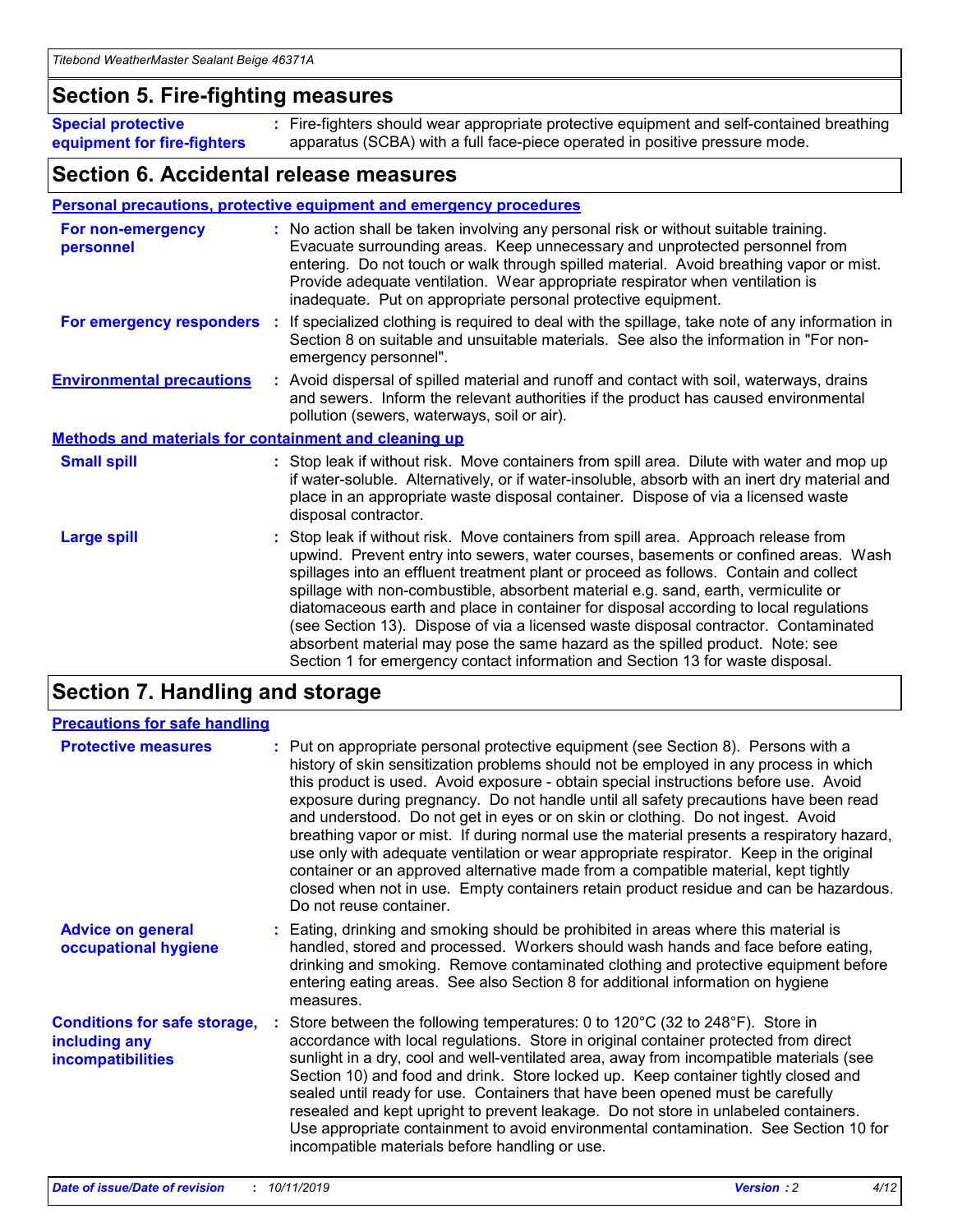# **Section 8. Exposure controls/personal protection**

#### **Control parameters**

#### **Occupational exposure limits**

| <b>Ingredient name</b>                               |    |                        | <b>Exposure limits</b>                                                                                                                                                                                                                                                                                                                                                                                                                                                                                                                                                                                                 |
|------------------------------------------------------|----|------------------------|------------------------------------------------------------------------------------------------------------------------------------------------------------------------------------------------------------------------------------------------------------------------------------------------------------------------------------------------------------------------------------------------------------------------------------------------------------------------------------------------------------------------------------------------------------------------------------------------------------------------|
| 3-aminopropyltriethoxysilane<br>Dibutyltin dilaurate |    |                        | None.<br>ACGIH TLV (United States, 3/2019). Absorbed through skin.<br>Notes: as Sn<br>TWA: 0.1 mg/m <sup>3</sup> , (as Sn) 8 hours.<br>STEL: 0.2 mg/m <sup>3</sup> , (as Sn) 15 minutes.<br>NIOSH REL (United States, 10/2016). Absorbed through skin.<br>Notes: as Sn<br>TWA: 0.1 mg/m <sup>3</sup> , (as Sn) 10 hours.<br>OSHA PEL (United States, 5/2018). Notes: as Sn<br>TWA: $0.1 \text{ mg/m}^3$ , (as Sn) 8 hours.<br>OSHA PEL 1989 (United States, 3/1989). Absorbed through skin.<br>Notes: measured as Sn<br>TWA: 0.1 mg/m <sup>3</sup> , (measured as Sn) 8 hours. Form: Organic                           |
| <b>Appropriate engineering</b><br>controls           |    |                        | : If user operations generate dust, fumes, gas, vapor or mist, use process enclosures,<br>local exhaust ventilation or other engineering controls to keep worker exposure to<br>airborne contaminants below any recommended or statutory limits.                                                                                                                                                                                                                                                                                                                                                                       |
| <b>Environmental exposure</b><br><b>controls</b>     |    |                        | Emissions from ventilation or work process equipment should be checked to ensure<br>they comply with the requirements of environmental protection legislation. In some<br>cases, fume scrubbers, filters or engineering modifications to the process equipment<br>will be necessary to reduce emissions to acceptable levels.                                                                                                                                                                                                                                                                                          |
| <b>Individual protection measures</b>                |    |                        |                                                                                                                                                                                                                                                                                                                                                                                                                                                                                                                                                                                                                        |
| <b>Hygiene measures</b>                              |    |                        | : Wash hands, forearms and face thoroughly after handling chemical products, before<br>eating, smoking and using the lavatory and at the end of the working period.<br>Appropriate techniques should be used to remove potentially contaminated clothing.<br>Contaminated work clothing should not be allowed out of the workplace. Wash<br>contaminated clothing before reusing. Ensure that eyewash stations and safety<br>showers are close to the workstation location.                                                                                                                                            |
| <b>Eye/face protection</b>                           |    |                        | : Safety eyewear complying with an approved standard should be used when a risk<br>assessment indicates this is necessary to avoid exposure to liquid splashes, mists,<br>gases or dusts. If contact is possible, the following protection should be worn, unless<br>the assessment indicates a higher degree of protection: chemical splash goggles.                                                                                                                                                                                                                                                                  |
| <b>Skin protection</b>                               |    |                        |                                                                                                                                                                                                                                                                                                                                                                                                                                                                                                                                                                                                                        |
| <b>Hand protection</b>                               |    |                        | : Chemical-resistant, impervious gloves complying with an approved standard should be<br>worn at all times when handling chemical products if a risk assessment indicates this is<br>necessary. Considering the parameters specified by the glove manufacturer, check<br>during use that the gloves are still retaining their protective properties. It should be<br>noted that the time to breakthrough for any glove material may be different for different<br>glove manufacturers. In the case of mixtures, consisting of several substances, the<br>protection time of the gloves cannot be accurately estimated. |
| <b>Body protection</b>                               |    | handling this product. | Personal protective equipment for the body should be selected based on the task being<br>performed and the risks involved and should be approved by a specialist before                                                                                                                                                                                                                                                                                                                                                                                                                                                |
| <b>Other skin protection</b>                         |    |                        | : Appropriate footwear and any additional skin protection measures should be selected<br>based on the task being performed and the risks involved and should be approved by a<br>specialist before handling this product.                                                                                                                                                                                                                                                                                                                                                                                              |
| <b>Respiratory protection</b>                        | ÷. | aspects of use.        | Based on the hazard and potential for exposure, select a respirator that meets the<br>appropriate standard or certification. Respirators must be used according to a<br>respiratory protection program to ensure proper fitting, training, and other important                                                                                                                                                                                                                                                                                                                                                         |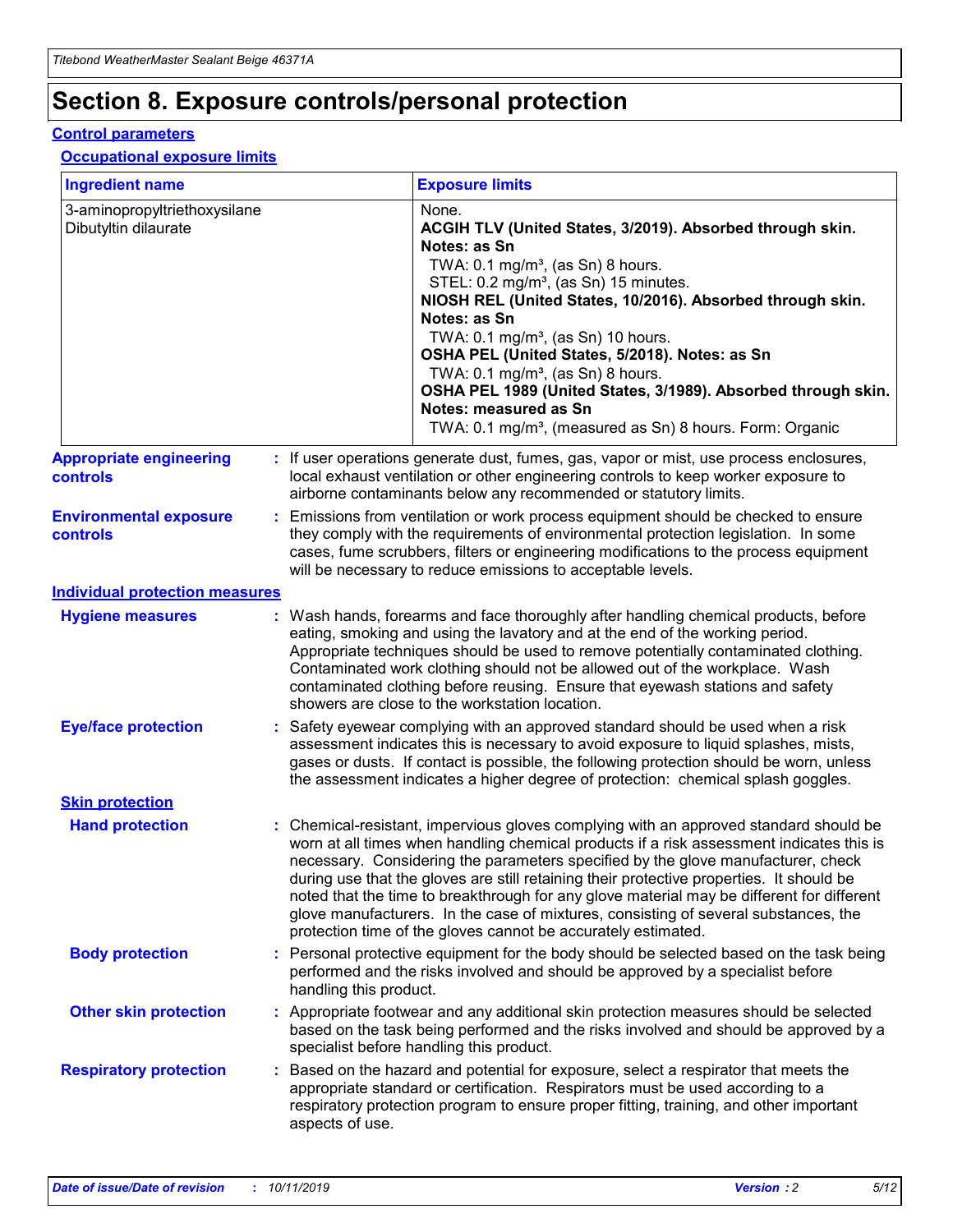## **Section 9. Physical and chemical properties**

#### **Appearance**

| <b>Physical state</b>                             | : Liquid. [Paste.]                                                |
|---------------------------------------------------|-------------------------------------------------------------------|
| Color                                             | Beige.                                                            |
| Odor                                              | None [Slight]                                                     |
| <b>Odor threshold</b>                             | : Not available.                                                  |
| рH                                                | : Not applicable.                                                 |
| <b>Melting point</b>                              | : Not available.                                                  |
| <b>Boiling point</b>                              | : $>100^{\circ}$ C ( $>212^{\circ}$ F)                            |
| <b>Flash point</b>                                | : Closed cup: $>200^{\circ}$ C ( $>392^{\circ}$ F) [Setaflash.]   |
| <b>Evaporation rate</b>                           | $:$ <1 (butyl acetate = 1)                                        |
| <b>Flammability (solid, gas)</b>                  | : Not available.                                                  |
| Lower and upper explosive<br>(flammable) limits   | : Not available.                                                  |
| <b>VOC (less water, less</b><br>exempt solvents)  | $: 0$ g/l                                                         |
| <b>Volatility</b>                                 | $: 0\%$ (w/w)                                                     |
| <b>Vapor density</b>                              | : Not available.                                                  |
| <b>Relative density</b>                           | : 1.4329                                                          |
| <b>Solubility</b>                                 | : Insoluble in the following materials: cold water and hot water. |
| <b>Solubility in water</b>                        | : Not available.                                                  |
| <b>Partition coefficient: n-</b><br>octanol/water | : Not available.                                                  |
| <b>Auto-ignition temperature</b>                  | : Not available.                                                  |
| <b>Decomposition temperature</b>                  | : Not available.                                                  |
| <b>Viscosity</b>                                  | : Not available.                                                  |

# **Section 10. Stability and reactivity**

| <b>Reactivity</b>                            |    | : No specific test data related to reactivity available for this product or its ingredients.            |
|----------------------------------------------|----|---------------------------------------------------------------------------------------------------------|
| <b>Chemical stability</b>                    |    | : The product is stable.                                                                                |
| <b>Possibility of hazardous</b><br>reactions |    | : Under normal conditions of storage and use, hazardous reactions will not occur.                       |
| <b>Conditions to avoid</b>                   |    | : No specific data.                                                                                     |
| <b>Incompatible materials</b>                | ٠. | No specific data.                                                                                       |
| <b>Hazardous decomposition</b><br>products   | ÷. | Under normal conditions of storage and use, hazardous decomposition products should<br>not be produced. |

# **Section 11. Toxicological information**

## **Information on toxicological effects**

#### **Acute toxicity**

| <b>Product/ingredient name</b> | <b>Result</b>           | <b>Species</b> | <b>Dose</b>                | <b>Exposure</b> |
|--------------------------------|-------------------------|----------------|----------------------------|-----------------|
| 3-aminopropyltriethoxysilane   | <b>ILD50 Dermal</b>     | Rabbit         | 4.29 g/kg                  |                 |
| Dibutyltin dilaurate           | ILD50 Oral<br>LD50 Oral | Rat<br>Rat     | $1.57$ g/kg<br>175 $mg/kg$ |                 |
|                                |                         |                |                            |                 |

**Irritation/Corrosion**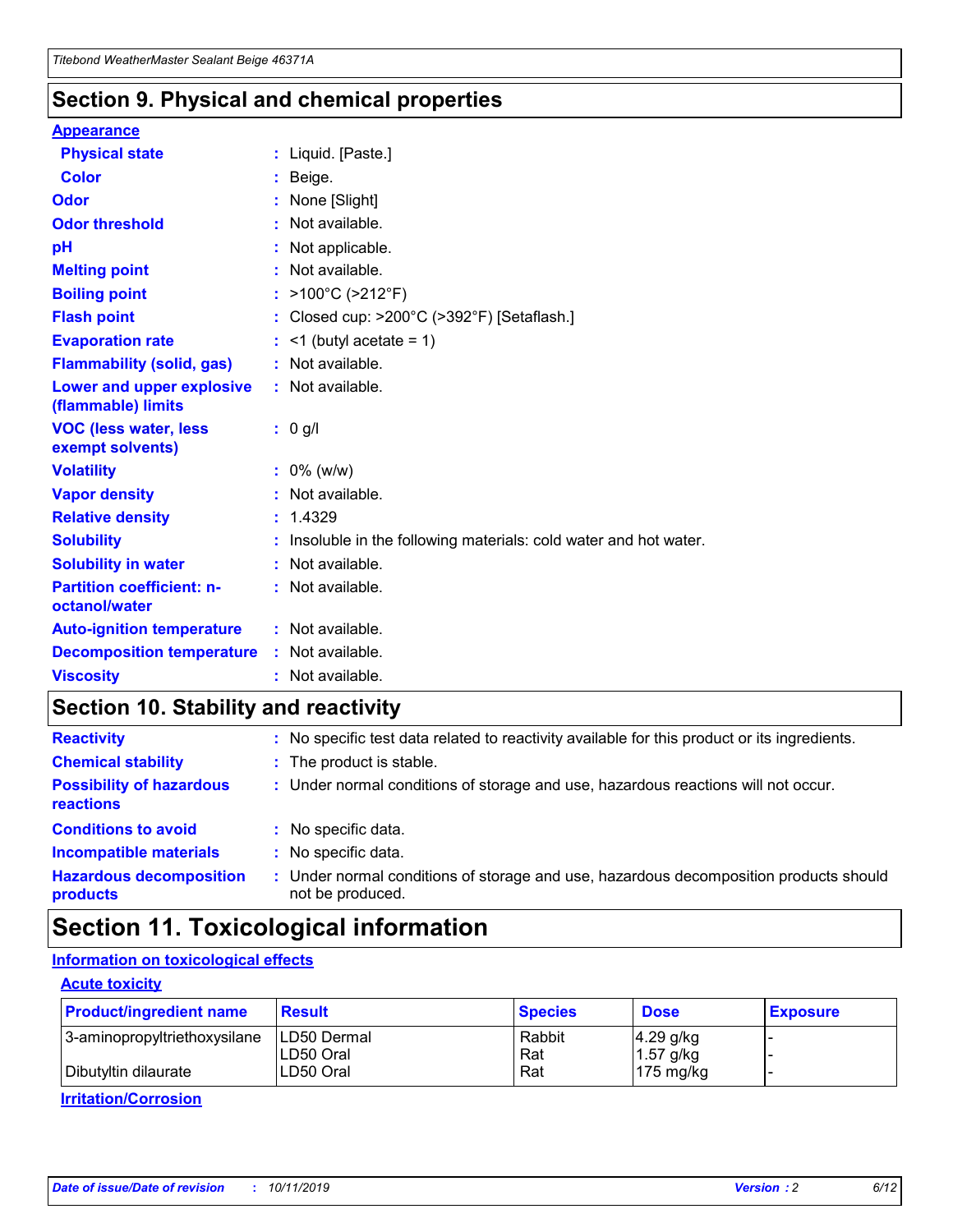# **Section 11. Toxicological information**

| <b>Product/ingredient name</b> | <b>Result</b>            | <b>Species</b> | <b>Score</b> | <b>Exposure</b>           | <b>Observation</b> |
|--------------------------------|--------------------------|----------------|--------------|---------------------------|--------------------|
| 3-aminopropyltriethoxysilane   | Eyes - Mild irritant     | Rabbit         |              | $100$ mg                  |                    |
|                                | Eyes - Severe irritant   | Rabbit         |              | 24 hours 750              |                    |
|                                |                          |                |              | ug                        |                    |
|                                | Skin - Severe irritant   | Rabbit         |              | 24 hours 5                | -                  |
| Dibutyltin dilaurate           | Eyes - Moderate irritant | Rabbit         |              | mq<br><b>24 hours 100</b> |                    |
|                                |                          |                |              | mg                        |                    |
|                                | Skin - Severe irritant   | Rabbit         |              | 500 mg                    |                    |

### **Sensitization**

Not available.

#### **Mutagenicity**

Not available.

#### **Carcinogenicity**

Not available.

#### **Reproductive toxicity**

Not available.

#### **Teratogenicity**

Not available.

#### **Specific target organ toxicity (single exposure)**

Not available.

#### **Specific target organ toxicity (repeated exposure)**

| <b>Name</b>                                                                  |                                                                                                                             | <b>Category</b> | <b>Route of</b><br>exposure  | <b>Target organs</b> |
|------------------------------------------------------------------------------|-----------------------------------------------------------------------------------------------------------------------------|-----------------|------------------------------|----------------------|
| Dibutyltin dilaurate                                                         |                                                                                                                             | Category 1      | $\qquad \qquad \blacksquare$ | respiratory system   |
| <b>Aspiration hazard</b><br>Not available.                                   |                                                                                                                             |                 |                              |                      |
| <b>Information on the likely</b><br>routes of exposure                       | : Not available.                                                                                                            |                 |                              |                      |
| <b>Potential acute health effects</b>                                        |                                                                                                                             |                 |                              |                      |
| <b>Eye contact</b>                                                           | : May cause eye irritation.                                                                                                 |                 |                              |                      |
| <b>Inhalation</b>                                                            | : No known significant effects or critical hazards.                                                                         |                 |                              |                      |
| <b>Skin contact</b>                                                          | : May cause skin irritation.                                                                                                |                 |                              |                      |
| <b>Ingestion</b>                                                             | : No known significant effects or critical hazards.                                                                         |                 |                              |                      |
| Symptoms related to the physical, chemical and toxicological characteristics |                                                                                                                             |                 |                              |                      |
| <b>Eye contact</b>                                                           | : Adverse symptoms may include the following:<br>irritation<br>watering<br>redness                                          |                 |                              |                      |
| <b>Inhalation</b>                                                            | : Adverse symptoms may include the following:<br>reduced fetal weight<br>increase in fetal deaths<br>skeletal malformations |                 |                              |                      |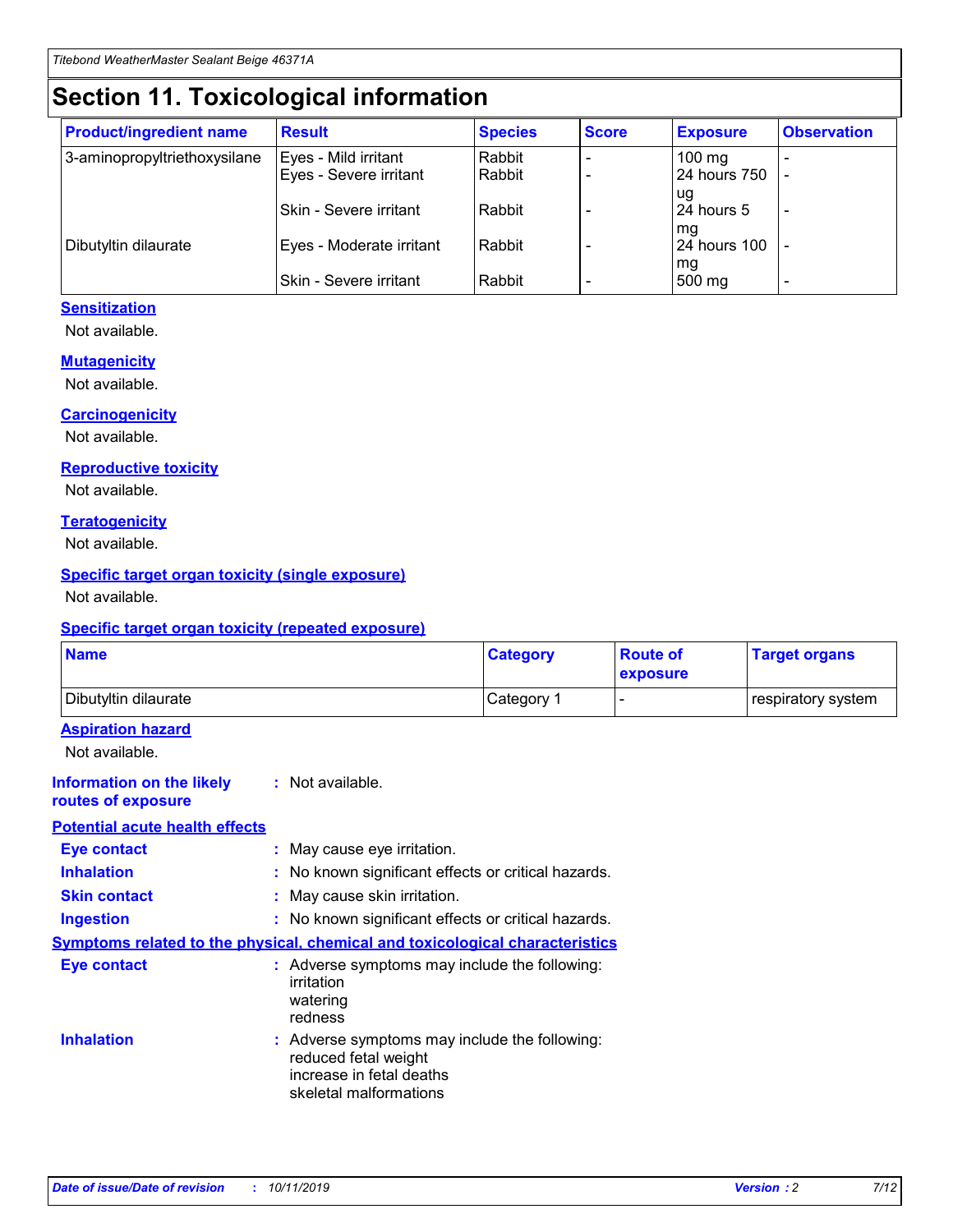# **Section 11. Toxicological information**

| <b>Skin contact</b>                     | : Adverse symptoms may include the following:                                                            |
|-----------------------------------------|----------------------------------------------------------------------------------------------------------|
|                                         | irritation                                                                                               |
|                                         | redness                                                                                                  |
|                                         | reduced fetal weight                                                                                     |
|                                         | increase in fetal deaths                                                                                 |
|                                         | skeletal malformations                                                                                   |
| <b>Ingestion</b>                        | : Adverse symptoms may include the following:                                                            |
|                                         | reduced fetal weight                                                                                     |
|                                         | increase in fetal deaths                                                                                 |
|                                         | skeletal malformations                                                                                   |
|                                         | Delayed and immediate effects and also chronic effects from short and long term exposure                 |
| <b>Short term exposure</b>              |                                                                                                          |
| <b>Potential immediate</b>              | : Not available.                                                                                         |
| effects                                 |                                                                                                          |
| <b>Potential delayed effects</b>        | : Not available.                                                                                         |
| Long term exposure                      |                                                                                                          |
| <b>Potential immediate</b>              | : Not available.                                                                                         |
| effects                                 |                                                                                                          |
| <b>Potential delayed effects</b>        | : Not available.                                                                                         |
| <b>Potential chronic health effects</b> |                                                                                                          |
| Not available.                          |                                                                                                          |
| <b>General</b>                          | : Once sensitized, a severe allergic reaction may occur when subsequently exposed to<br>very low levels. |
| <b>Carcinogenicity</b>                  | : No known significant effects or critical hazards.                                                      |
| <b>Mutagenicity</b>                     | : No known significant effects or critical hazards.                                                      |
| <b>Teratogenicity</b>                   | May damage the unborn child.                                                                             |
| <b>Developmental effects</b>            | : No known significant effects or critical hazards.                                                      |
| <b>Fertility effects</b>                | May damage fertility.                                                                                    |
| <b>Numerical measures of toxicity</b>   |                                                                                                          |
| <b>Acute toxicity estimates</b>         |                                                                                                          |
| الملمانة المستنقط فالمرابط              |                                                                                                          |

Not available.

# **Section 12. Ecological information**

#### **Toxicity**

| <b>Product/ingredient name</b> | <b>Result</b>                     | <b>Species</b>                       | <b>Exposure</b> |
|--------------------------------|-----------------------------------|--------------------------------------|-----------------|
| Dibutyltin dilaurate           | Chronic EC10 > 2 mg/l Fresh water | Algae - Scenedesmus<br>I subspicatus | l 96 hours      |

#### **Persistence and degradability**

| <b>Product/ingredient name</b> | Test                                                                           | <b>Result</b>  |                   | <b>Dose</b> | <b>Inoculum</b>         |
|--------------------------------|--------------------------------------------------------------------------------|----------------|-------------------|-------------|-------------------------|
| Dibutyltin dilaurate           | OECD 301F<br>Ready<br>Biodegradability -<br>Manometric<br>Respirometry<br>Test | 23 % - 28 days |                   |             |                         |
| <b>Product/ingredient name</b> | <b>Aquatic half-life</b>                                                       |                | <b>Photolysis</b> |             | <b>Biodegradability</b> |
| Dibutyltin dilaurate           |                                                                                |                |                   |             | Inherent                |

## **Bioaccumulative potential**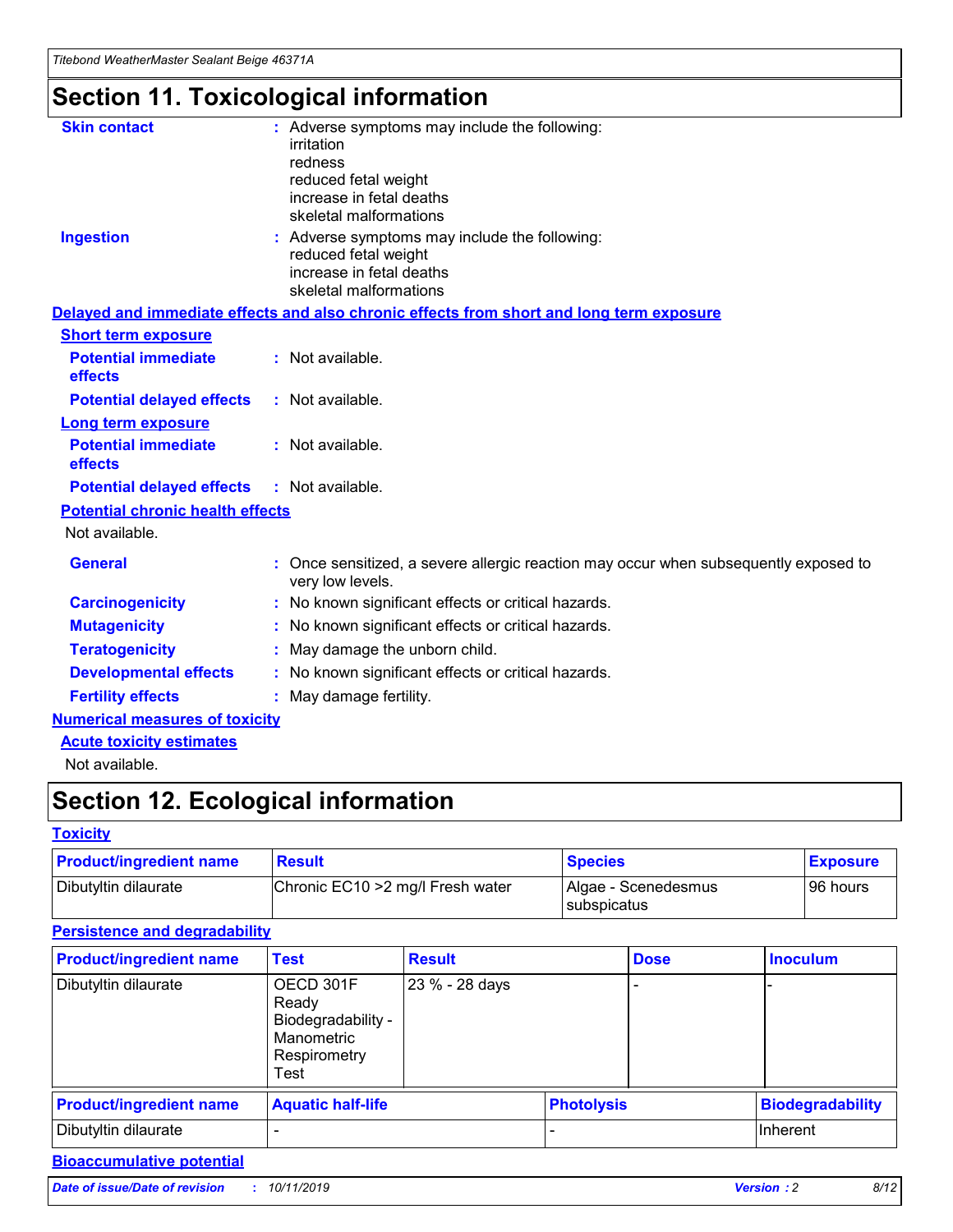# **Section 12. Ecological information**

| <b>Product/ingredient name</b> | $LoaPow$ | <b>BCF</b> | <b>Potential</b> |
|--------------------------------|----------|------------|------------------|
| 3-aminopropyltriethoxysilane   | 1.7      | 3.4        | low              |
| Dibutyltin dilaurate           | 4.44     | 2.91       | low              |

#### **Mobility in soil**

| <b>Soil/water partition</b><br>coefficient (K <sub>oc</sub> ) | : Not available.                                    |
|---------------------------------------------------------------|-----------------------------------------------------|
| <b>Other adverse effects</b>                                  | : No known significant effects or critical hazards. |

## **Section 13. Disposal considerations**

**Disposal methods :**

The generation of waste should be avoided or minimized wherever possible. Disposal of this product, solutions and any by-products should at all times comply with the requirements of environmental protection and waste disposal legislation and any regional local authority requirements. Dispose of surplus and non-recyclable products via a licensed waste disposal contractor. Waste should not be disposed of untreated to the sewer unless fully compliant with the requirements of all authorities with jurisdiction. Waste packaging should be recycled. Incineration or landfill should only be considered when recycling is not feasible. This material and its container must be disposed of in a safe way. Care should be taken when handling emptied containers that have not been cleaned or rinsed out. Empty containers or liners may retain some product residues. Avoid dispersal of spilled material and runoff and contact with soil, waterways, drains and sewers.

# **Section 14. Transport information**

|                                      | <b>DOT</b><br><b>Classification</b> | <b>TDG</b><br><b>Classification</b> | <b>Mexico</b><br><b>Classification</b> | <b>ADR/RID</b> | <b>IMDG</b>              | <b>IATA</b>              |
|--------------------------------------|-------------------------------------|-------------------------------------|----------------------------------------|----------------|--------------------------|--------------------------|
| <b>UN number</b>                     | Not regulated.                      | Not regulated.                      | Not regulated.                         | Not regulated. | Not regulated.           | Not regulated.           |
| <b>UN proper</b><br>shipping name    | $\blacksquare$                      |                                     |                                        |                |                          |                          |
| <b>Transport</b><br>hazard class(es) | $\blacksquare$                      | $\overline{\phantom{a}}$            | $\blacksquare$                         | $\blacksquare$ | $\overline{\phantom{a}}$ | $\blacksquare$           |
| <b>Packing group</b>                 | $\overline{\phantom{a}}$            | $\overline{\phantom{0}}$            | $\overline{\phantom{a}}$               | -              | $\overline{\phantom{0}}$ | $\overline{\phantom{a}}$ |
| <b>Environmental</b><br>hazards      | No.                                 | No.                                 | No.                                    | No.            | No.                      | No.                      |

# **Section 15. Regulatory information**

#### **U.S. Federal regulations**

#### **SARA 302/304**

#### **Composition/information on ingredients**

No products were found.

**SARA 304 RQ :** Not applicable.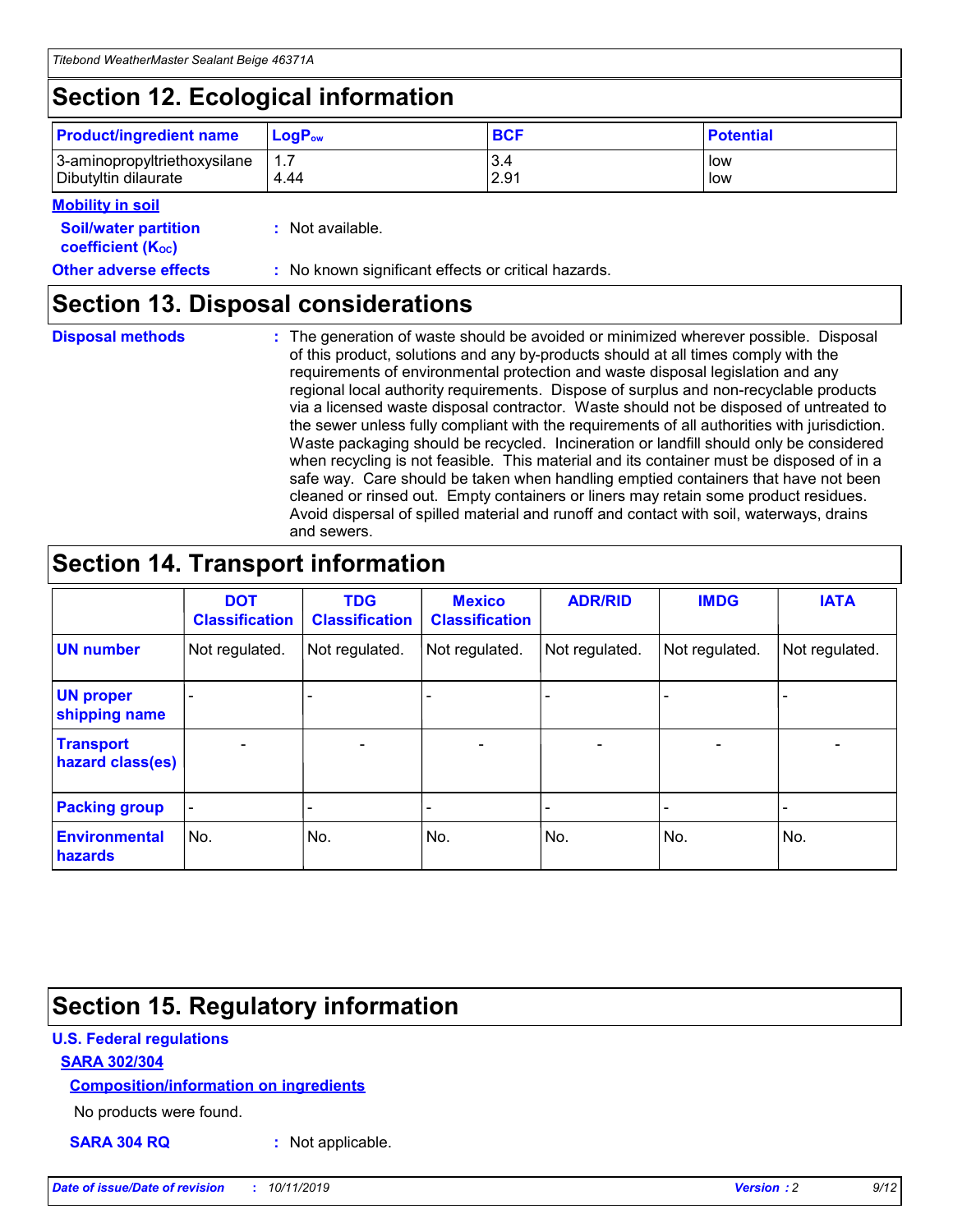# **Section 15. Regulatory information**

#### **SARA 311/312**

**Classification :** EYE IRRITATION - Category 2B SKIN SENSITIZATION - Category 1 TOXIC TO REPRODUCTION (Fertility) - Category 1B TOXIC TO REPRODUCTION (Unborn child) - Category 1B

#### **Composition/information on ingredients**

| <b>Name</b>                  | $\frac{9}{6}$ | <b>Classification</b>                                                                                            |
|------------------------------|---------------|------------------------------------------------------------------------------------------------------------------|
| 3-aminopropyltriethoxysilane | $\leq$ 3      | <b>FLAMMABLE LIQUIDS - Category 4</b><br><b>ACUTE TOXICITY (oral) - Category 4</b>                               |
|                              |               | SKIN IRRITATION - Category 2<br>EYE IRRITATION - Category 2A                                                     |
| Dibutyltin dilaurate         | ≤0.3          | ACUTE TOXICITY (oral) - Category 3<br>SKIN CORROSION - Category 1C                                               |
|                              |               | SERIOUS EYE DAMAGE - Category 1<br>SKIN SENSITIZATION - Category 1<br><b>GERM CELL MUTAGENICITY - Category 2</b> |
|                              |               | TOXIC TO REPRODUCTION (Fertility) - Category 1B<br>TOXIC TO REPRODUCTION (Unborn child) - Category 1B            |
|                              |               | SPECIFIC TARGET ORGAN TOXICITY (REPEATED<br>EXPOSURE) (respiratory system) - Category 1                          |

#### **State regulations**

| <b>Massachusetts</b> | : None of the components are listed. |
|----------------------|--------------------------------------|
| <b>New York</b>      | : None of the components are listed. |
| <b>New Jersey</b>    | : None of the components are listed. |
| <b>Pennsylvania</b>  | : None of the components are listed. |

#### **California Prop. 65**

**A** WARNING: This product can expose you to methanol, which is known to the State of California to cause birth defects or other reproductive harm. For more information go to www.P65Warnings.ca.gov.

| <b>Ingredient name</b> | No significant risk Maximum<br>level | acceptable dosage<br>level |
|------------------------|--------------------------------------|----------------------------|
| methanol               |                                      | Yes.                       |

#### **International regulations**

**Chemical Weapon Convention List Schedules I, II & III Chemicals** Not listed.

#### **Montreal Protocol**

Not listed.

#### **Stockholm Convention on Persistent Organic Pollutants**

Not listed.

## **UNECE Aarhus Protocol on POPs and Heavy Metals**

Not listed.

#### **Inventory list**

## **China :** All components are listed or exempted.

**United States TSCA 8(b) inventory :** All components are active or exempted.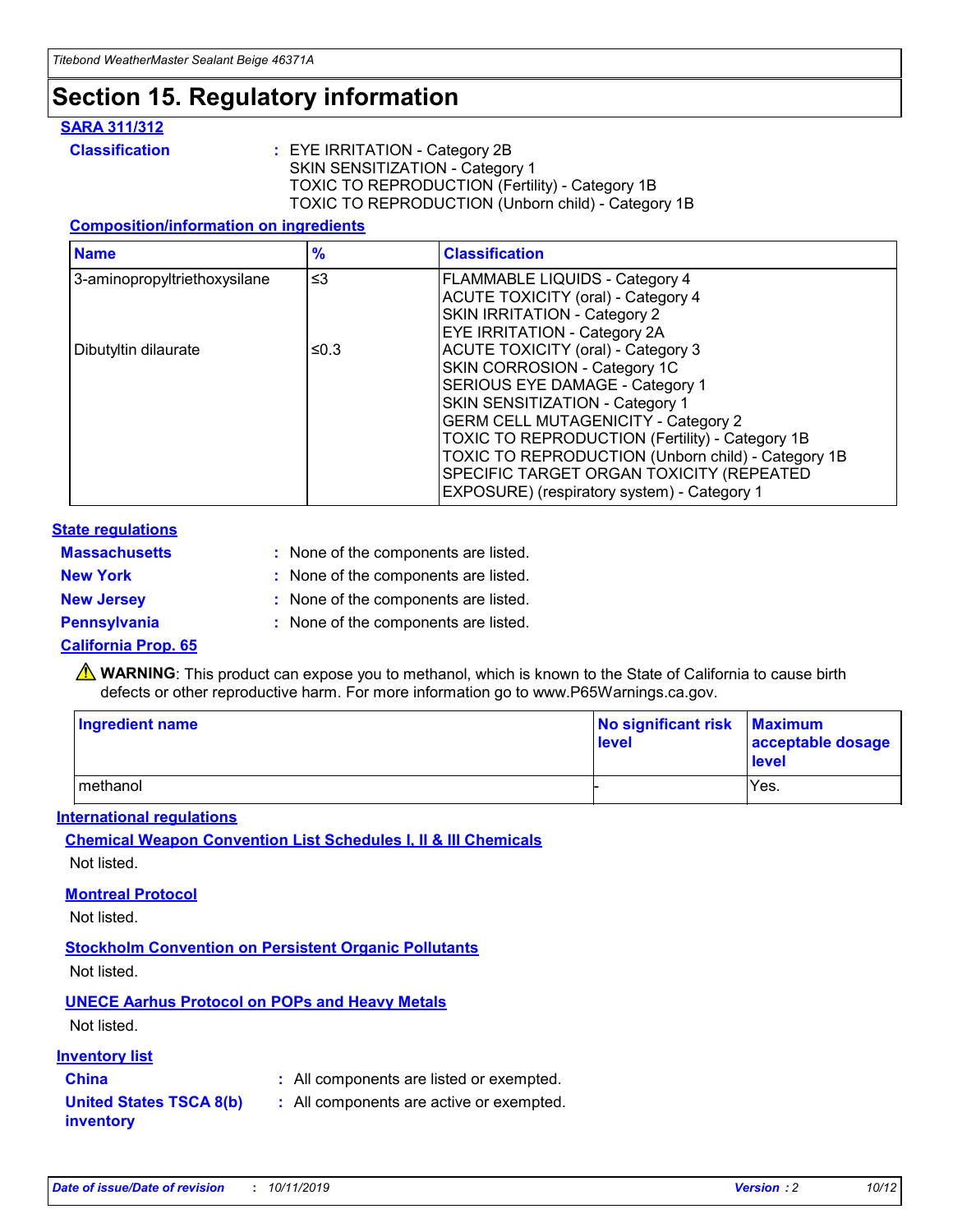# **Section 16. Other information**

**Hazardous Material Information System (U.S.A.)**



**Caution: HMIS® ratings are based on a 0-4 rating scale, with 0 representing minimal hazards or risks, and 4 representing significant hazards or risks. Although HMIS® ratings and the associated label are not required on SDSs or products leaving a facility under 29 CFR 1910.1200, the preparer may choose to provide them. HMIS® ratings are to be used with a fully implemented HMIS® program. HMIS® is a registered trademark and service mark of the American Coatings Association, Inc.**

**The customer is responsible for determining the PPE code for this material. For more information on HMIS® Personal Protective Equipment (PPE) codes, consult the HMIS® Implementation Manual.**

#### **National Fire Protection Association (U.S.A.)**



**Reprinted with permission from NFPA 704-2001, Identification of the Hazards of Materials for Emergency Response Copyright ©1997, National Fire Protection Association, Quincy, MA 02269. This reprinted material is not the complete and official position of the National Fire Protection Association, on the referenced subject which is represented only by the standard in its entirety.**

**Copyright ©2001, National Fire Protection Association, Quincy, MA 02269. This warning system is intended to be interpreted and applied only by properly trained individuals to identify fire, health and reactivity hazards of chemicals. The user is referred to certain limited number of chemicals with recommended classifications in NFPA 49 and NFPA 325, which would be used as a guideline only. Whether the chemicals are classified by NFPA or not, anyone using the 704 systems to classify chemicals does so at their own risk.**

**Procedure used to derive the classification**

| <b>Classification</b>                                                                                                                                                    |                                                                                                                                                  | <b>Justification</b>                                                                                                                                                                                                                                                                                                                                                                                                 |  |
|--------------------------------------------------------------------------------------------------------------------------------------------------------------------------|--------------------------------------------------------------------------------------------------------------------------------------------------|----------------------------------------------------------------------------------------------------------------------------------------------------------------------------------------------------------------------------------------------------------------------------------------------------------------------------------------------------------------------------------------------------------------------|--|
| EYE IRRITATION - Category 2B<br>SKIN SENSITIZATION - Category 1<br>TOXIC TO REPRODUCTION (Fertility) - Category 1B<br>TOXIC TO REPRODUCTION (Unborn child) - Category 1B |                                                                                                                                                  | Expert judgment<br>Expert judgment<br>Expert judgment<br>Expert judgment                                                                                                                                                                                                                                                                                                                                             |  |
| <b>History</b>                                                                                                                                                           |                                                                                                                                                  |                                                                                                                                                                                                                                                                                                                                                                                                                      |  |
| Date of printing                                                                                                                                                         | : 4/22/2022                                                                                                                                      |                                                                                                                                                                                                                                                                                                                                                                                                                      |  |
| Date of issue/Date of<br>revision                                                                                                                                        | : 10/11/2019                                                                                                                                     |                                                                                                                                                                                                                                                                                                                                                                                                                      |  |
| Date of previous issue                                                                                                                                                   | : 10/16/2020                                                                                                                                     |                                                                                                                                                                                                                                                                                                                                                                                                                      |  |
| <b>Version</b>                                                                                                                                                           | $\therefore$ 2                                                                                                                                   |                                                                                                                                                                                                                                                                                                                                                                                                                      |  |
| <b>Key to abbreviations</b>                                                                                                                                              | $\therefore$ ATE = Acute Toxicity Estimate<br><b>BCF</b> = Bioconcentration Factor<br>IBC = Intermediate Bulk Container<br>$UN = United Nations$ | GHS = Globally Harmonized System of Classification and Labelling of Chemicals<br>IATA = International Air Transport Association<br><b>IMDG = International Maritime Dangerous Goods</b><br>LogPow = logarithm of the octanol/water partition coefficient<br>MARPOL = International Convention for the Prevention of Pollution From Ships, 1973<br>as modified by the Protocol of 1978. ("Marpol" = marine pollution) |  |